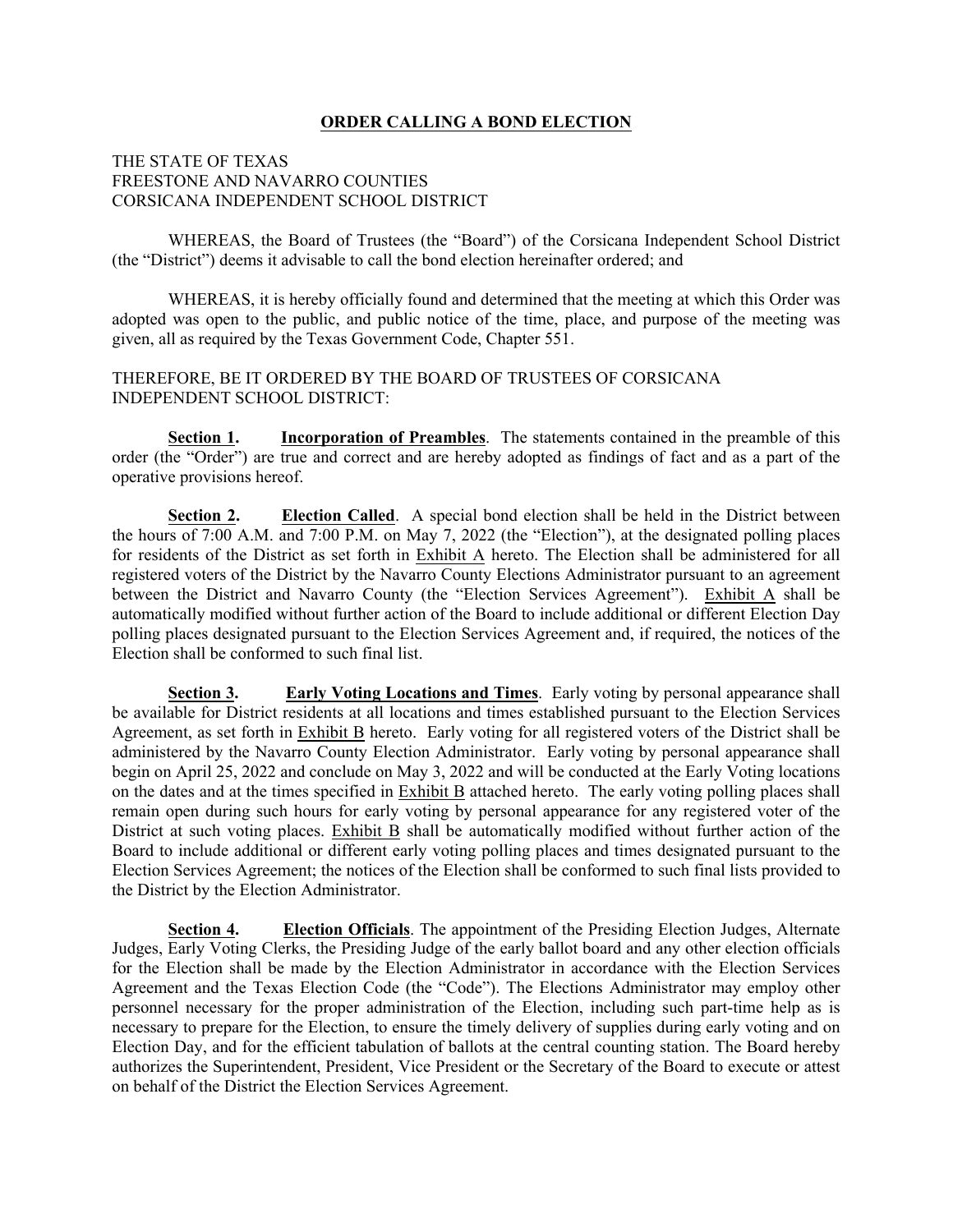**Section 5. Early Voting Clerk and Application for Ballot**. The Early Voting Clerk for voting shall be Allie Thomas, the Navarro County Elections Administrator. Applications for early voting for all residents of the District should be requested as follows:

| By Regular Mail                                     | By $Fax^{(1)}$ | By Common or Contract Carrier or in |
|-----------------------------------------------------|----------------|-------------------------------------|
|                                                     |                | Person                              |
| <b>Navarro County Elections</b>                     |                | Navarro County Elections            |
| Administration                                      | 903-875-3331   | Administration                      |
| Attn: Early Voting Clerk                            |                | Attn: Early Voting Clerk            |
| P.O. Box 1018                                       |                | 601 N. 13th Street, Suite 3         |
| Corsicana, Texas 75151                              |                | Corsicana, Texas 75110              |
| By email <sup>(1)</sup> : athomas@navarrocounty.org |                |                                     |

 $\overline{a}$  If an application is sent by fax or email, the original must still be mailed to address shown above for Regular Mail. For an application submitted by fax or email to be effective, the original copy of the application must be mailed and received in the Elections Office by the fourth business day after it was faxed or emailed.

**Section 6. Deadline for Applications to vote by Mail**. The last day to submit an application for a ballot to the Early Voting Clerk to be voted by mail is the close of business on April 26, 2022.

**Section 7.** Right to Vote. All resident, qualified electors of the District shall be entitled to vote at the Election.

**Section 8. Propositions.** At the Election the following propositions shall be submitted in accordance with law:

#### CORSICANA INDEPENDENT SCHOOL DISTRICT SPECIAL ELECTION CORSICANA INDEPENDENT SCHOOL DISTRICT PROPOSITION A

Shall the Board of Trustees of Corsicana Independent School District be authorized to issue the bonds of the District, in one or more series, with the bonds of each such series or issue, respectively, to mature serially within the maximum number of years authorized by law, and to be sold at such prices and bear interest at such rates as shall be determined within the discretion of the Board of Trustees, in the aggregate principal amount of \$70,393,094 for the purpose of the acquisition, construction, renovation and equipment of school buildings in the District, with the bonds to mature, bear interest, and be issued and sold in accordance with law at the time of issuance; and shall the Board of Trustees be authorized to levy and pledge, and cause to be assessed and collected, annual ad valorem taxes, on all taxable property in the District, sufficient, without limit as to rate or amount, to pay the principal of and interest on the bonds and the cost of any credit agreements executed in connection with the bonds?

#### CORSICANA INDEPENDENT SCHOOL DISTRICT SPECIAL ELECTION CORSICANA INDEPENDENT SCHOOL DISTRICT PROPOSITION B

Shall the Board of Trustees of Corsicana Independent School District be authorized to issue the bonds of the District, in one or more series, with the bonds of each such series or issue, respectively, to mature serially within the maximum number of years authorized by law, and to be sold at such prices and bear interest at such rates as shall be determined within the discretion of the Board of Trustees, in the aggregate principal amount of \$9,596,531 for the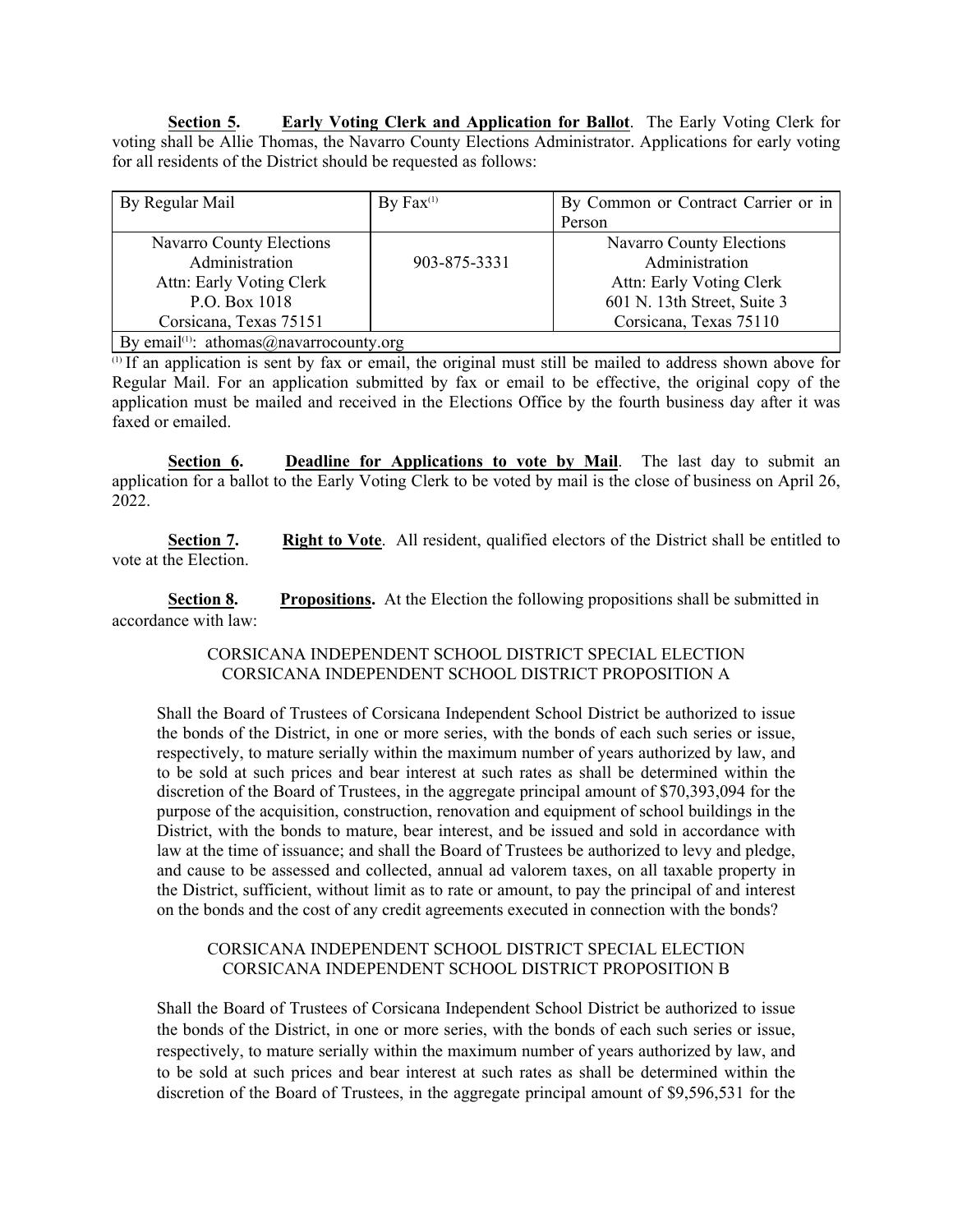purpose of constructing, acquiring, and equipping a multipurpose indoor facility; and shall the Board of Trustees be authorized to levy and pledge, and cause to be assessed and collected, annual ad valorem taxes, on all taxable property in the District, sufficient, without limit as to rate or amount, to pay the principal of and interest on the bonds and the cost of any credit agreements executed in connection with the bonds?

**Section 9. Official Ballots**. The official ballots for the Election shall be prepared in accordance with the Code, so as to permit the electors to vote "FOR" or "AGAINST" the aforesaid propositions which shall be set forth in substantially the following form:

### CORSICANA INDEPENDENT SCHOOL DISTRICT SPECIAL ELECTION CORSICANA INDEPENDENT SCHOOL DISTRICT PROPOSITION A

FOR ( ) THE ISSUANCE OF \$70,393,094 OF BONDS BY THE CORSICANA  $AGAINST$  ( ) INDEPENDENT SCHOOL DISTRICT FOR SCHOOL FACILITIES AND LEVYING TAXES IN PAYMENT THEREOF. THIS IS A PROPERTY TAX INCREASE.

## CORSICANA INDEPENDENT SCHOOL DISTRICT SPECIAL ELECTION CORSICANA INDEPENDENT SCHOOL DISTRICT PROPOSITION B

FOR ( ) THE ISSUANCE OF \$9,596,531 OF BONDS BY THE CORSICANA  $AGAINST$  ( ) INDEPENDENT SCHOOL DISTRICT FOR A MULTIPURPOSE INDOOR FACILITY AND LEVYING TAXES IN PAYMENT THEREOF. THIS IS A PROPERTY TAX INCREASE.

**Section 10. Required Information**. The following information is provided in accordance with the provisions of Section 3.009(b), Texas Election Code.

(a) The proposition language that will appear on the ballot is set forth in Section 9 hereof.

(b) The purposes for which the bonds are to be authorized is set forth in Section 8 hereof.

(c) The principal amounts of the bonds to be authorized are set forth in Sections 8 and 9 hereof.

(d) If the bonds are approved by the voters, the Board of Trustees will be authorized to levy annual ad valorem taxes, on all taxable property in the District, sufficient, without limit as to rate or amount, to pay the principal of and interest on the bonds and the cost of any credit agreements executed in connection with the bonds.

(e) Based upon the bond market conditions at the date of adoption of this Order, the maximum interest rate for any series of the bonds is estimated to be 3.00% as calculated in accordance with applicable law. Such estimate takes into account a number of factors, including the maturity schedule and the expected bond ratings of the proposed bonds. Such estimated maximum interest rate is provided as a matter of information but is not a limitation on the interest rate at which the bonds, or any series thereof, may be sold.

(f) If the bonds are approved, they may be issued in one or more series to mature over a specified number of years not exceeding the maximum number of years authorized by law, as prescribed by applicable Texas law, although the District estimates that, based on current bond market conditions, such bonds will amortize over a 30 year period from their respective date of issue.

(g) The aggregate amount of the outstanding principal of the District's debt obligations as of February 14, 2022 (the date this election was called) is \$80,441,017.20 (which includes \$79,741,017.20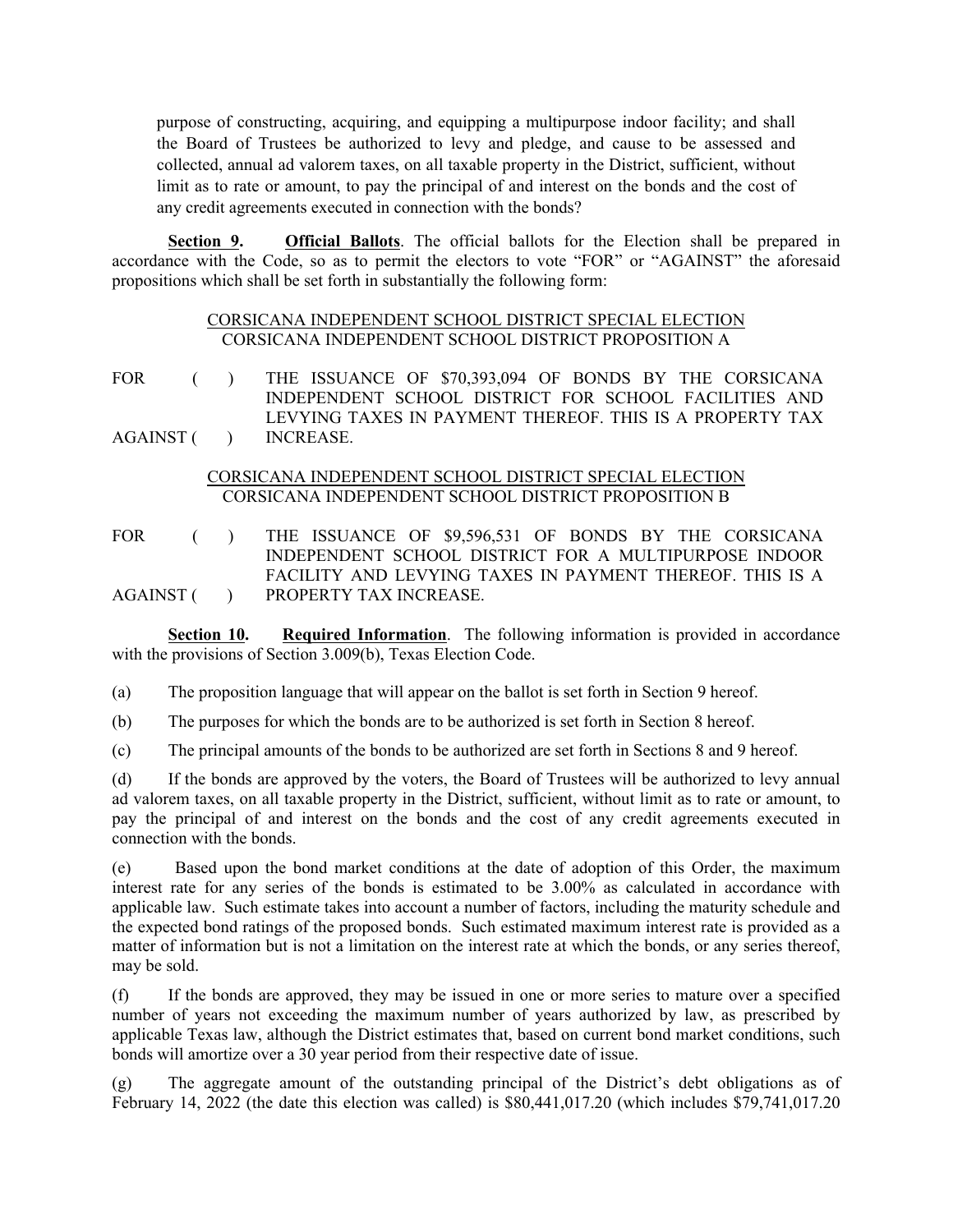of debt payable from the unlimited debt service tax and \$700,000.00 of debt payable from the District's limited maintenance and operations tax).

(h) The aggregate amount of the outstanding interest of the District's debt as of February 14, 2022 (the date this election was called) is \$39,529,148.36 (which includes \$39,481,957.70 of interest on debt payable from the unlimited debt service tax and \$47,190.66 of interest on of debt payable from the District's limited maintenance and operations tax).

(i) The ad valorem debt service tax rate for the District for the 2021-2022 fiscal year is \$0.2809 per \$100 of taxable assessed valuation.

(j) The website address of the District at which additional information pertaining to the election may be found is https://www.cisd.org/. The website of Navarro County Elections, which is conducting the election is http://www.co.navarro.tx.us/page/navarro.elections.

**Section 11**. **Posting Requirements**. In accordance with provisions of the Code, substantially complete voter information documents pertaining to each Proposition to be voted on at the Election are attached hereto as Exhibit "C" (the "Voter Information Documents"). This order (the "Bond Election Order") and the Voter Information Documents, as may be modified without further Board action in a manner that is consistent with the calling of the election by the Board and the election notice requirements of the Code applicable to the election, shall serve as proper notice of the election and the voter information document required by Section 1251.052(b), Texas Government Code. The President of the Board of Trustees shall cause the Bond Election Order and the Voter Information Documents to be posted and published as follows:

(a) The Bond Election Order shall be published one time, not earlier than the 30th day or later than the 10th day prior to the date set for the election, in a newspaper published in the District or, if none is published in the District, in a newspaper of general circulation in the District;

(b) The Bond Election Order and the Voter Information Documents shall be posted on the bulletin board used for posting notices of meetings of the Board of Trustees, and at three other public places in the District, not later than the 21st day prior to the date set for the Election;

(c) The Bond Election Order and the Voter Information Documents shall be posted on election day and during early voting by personal appearance, in a prominent location at each polling place; and

(d) The Bond Election Order and the Voter Information Documents shall be posted during the 21 days before the Election, on the District's Internet website.

Each of the Bond Election Order and the Voter Information Documents shall be published and/or posted, as provided above, in both English and Spanish translations.

**Section 12. Severability Provision**. If any provision, section, subsection, sentence, clause or phrase of this Order, or the application of the same to any person or set of circumstances is for any reason held to be unconstitutional, void, invalid or unenforceable, neither the remaining portions of this Order nor their application to other persons or sets of circumstances shall be affected thereby, it being the intent of the Board in adopting this Order that no portion hereof or provision or regulation contained herein shall become inoperative or fail by reason of any unconstitutionality, voidness, invalidity or unenforceability of any other portion hereof, and all provisions of this Order are declared to be severable for that purpose.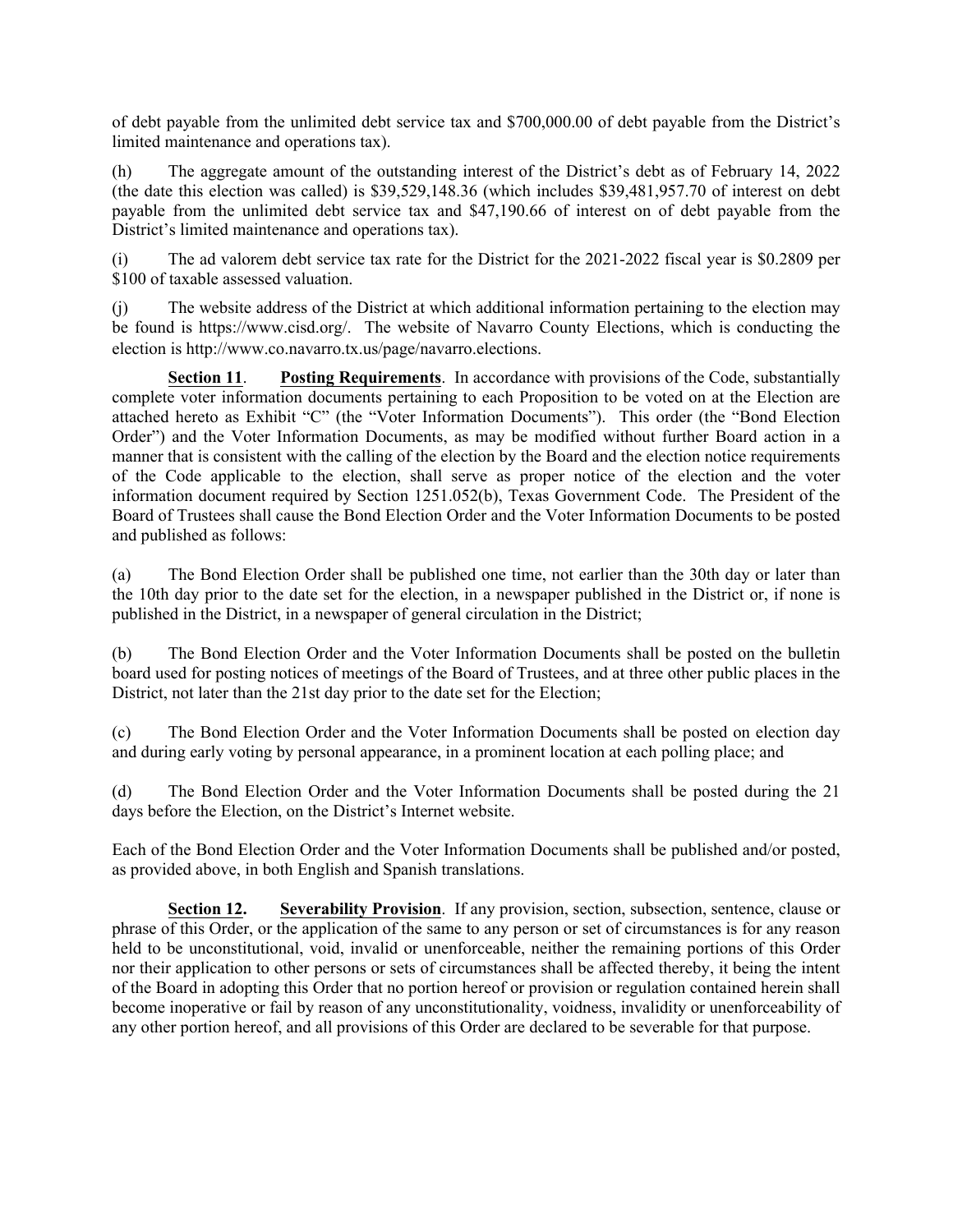# **EXHIBIT A**

# Election Day Voting Locations for the Corsicana ISD Special Bond Election

The bond election shall be held between the hours of 7:00 A.M. and 7:00 P.M. on May 7, 2022. Any registered voter of the District may vote in any of the following vote center locations on election day:

| <b>Polling Place</b>                                       | <b>Street Address and Town</b>                    |  |  |
|------------------------------------------------------------|---------------------------------------------------|--|--|
| YMCA of Corsicana Optimist Room                            | 400 Oaklawn Street, Corsicana TX 75110            |  |  |
| Church of Jesus Christ of Latter Day Saints                | 3800 Emhouse Road, Corsicana TX<br>75110          |  |  |
| Rice City Hall                                             | 305 N. Dallas Street, Rice TX 75155               |  |  |
| Chatfield Community Center                                 | 4808 FM 1603, Chatfield TX 75105                  |  |  |
| Martin Luther King Center                                  | 1114 E 6th Avenue, Corsicana TX 75110             |  |  |
| Bears Den                                                  | 802 S 2 <sup>nd</sup> Street, Corsicana TX 75110  |  |  |
| Kerens ISD                                                 | 200 Bobcat Lane, Kerens TX 75144                  |  |  |
| Mildred Baptist Church Gym                                 | 5502 S Hwy 287, Corsicana TX 75109                |  |  |
| Navarro College Cook Center                                | 3200 W 7th Avenue, Corsicana TX<br>75109          |  |  |
| Navarro County Courthouse Annex                            | 601 N 13 <sup>th</sup> Street, Corsicana TX 75110 |  |  |
| Dawson Volunteer Fire Department                           | 97 N Main Street, Dawson TX 76639                 |  |  |
| Eureka United Methodist Church                             | 8644 S Hwy 287, Corsicana TX 75109                |  |  |
| Richland City Hall                                         | 103 W Main Street, Richland TX 76681              |  |  |
| Winkler Masonic Lodge                                      | 9986 FM 416, Winkler TX 75859                     |  |  |
| Westside Baptist Church                                    | 1522 N 24th Street, Corsicana TX 75110            |  |  |
| Navarro County Exposition Center Fannie<br>Mae Vernon Room | 4021 E Hwy 22, Corsicana TX 75110                 |  |  |
| Blooming Grove Lion's Den                                  | 121 S Fordyce Street, Blooming Grove<br>TX 76626  |  |  |
| Frost ISD                                                  | 208 N Wyrick Street, Frost TX 76641               |  |  |
| Silver City Volunteer Fire Department                      | 555 FM 55, Corsicana TX 76679                     |  |  |
| Pursley Volunteer Fire Department                          | 9772 FM 709 S, Pursley TX 76679                   |  |  |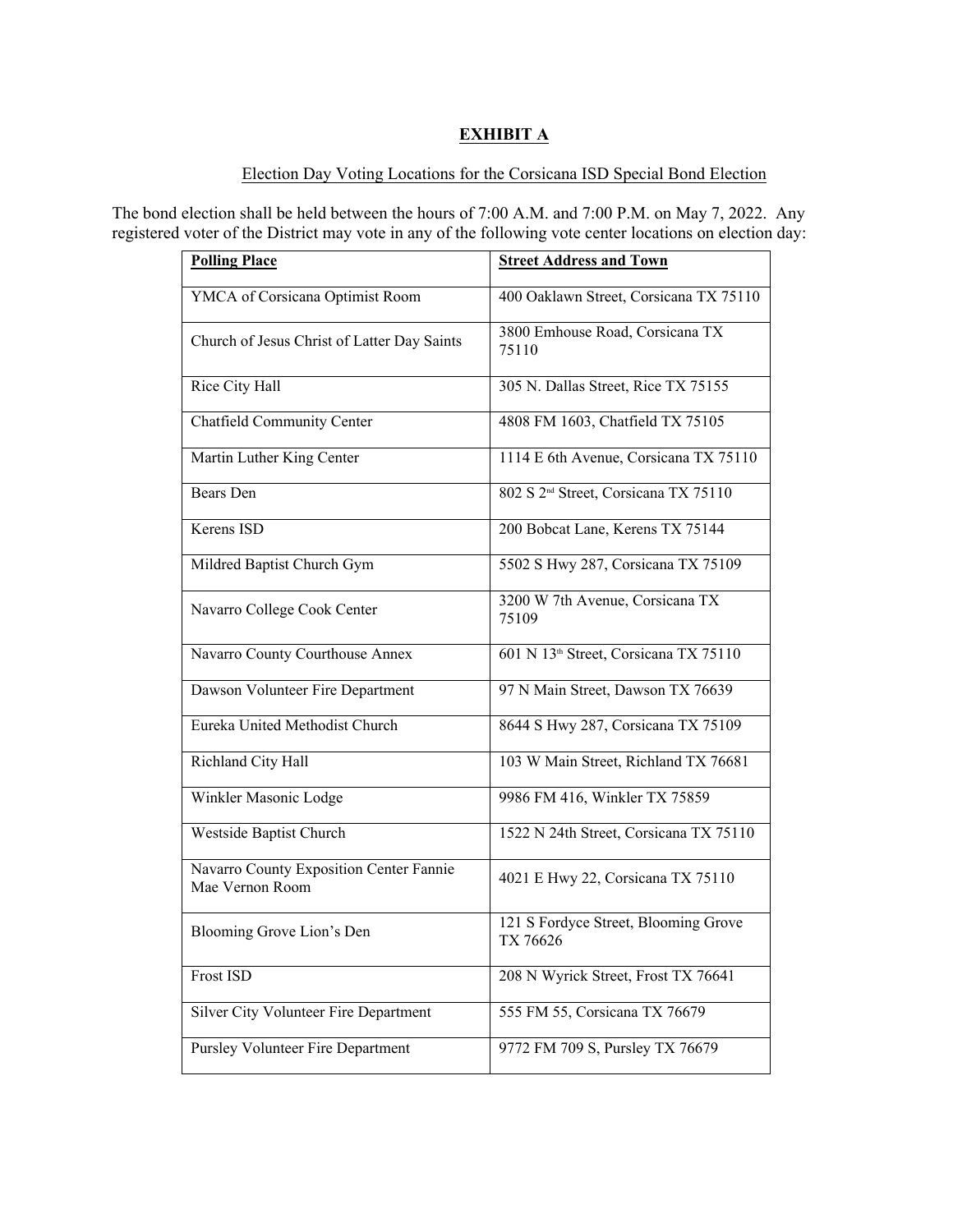## **EXHIBIT B**

## Early Voting Location for the Corsicana ISD Special Bond Election

Early voting shall be conducted for all voters by personal appearance during the period early voting is required or permitted by law, being April 25, 2022 through May 3, 2022, at the following designated early voting polling place and during the hours set forth below:

| Main Early Voting Location:     | 'Navarro County Courthouse Annex |  |
|---------------------------------|----------------------------------|--|
| Navarro County Courthouse Annex | $601$ N 13th Street              |  |
| 601 N 13th Street               | (Old Commissioners Court Room)   |  |
| Corsicana, TX 75110             | Corsicana, TX 75110              |  |

| $\mathbf{Day}$ | Date      | <b>Times</b>         |
|----------------|-----------|----------------------|
| Monday         | 4/25/2022 | 7:30am-7:30pm        |
| Tuesday        | 4/26/2022 | $7:30$ am- $7:30$ pm |
| Wednesday      | 4/27/2022 | $7:30$ am- $7:30$ pm |
| Thursday       | 4/28/2022 | $7:30$ am- $7:30$ pm |
| Friday         | 4/29/2022 | $7:30$ am- $7:30$ pm |
| Saturday       | 4/30/2022 | 8:00am-5:00pm        |
| Sunday         | 5/1/2022  | $1:00$ pm-7:00pm     |
| Monday         | 5/2/2022  | 7:30am-7:30pm        |
| Tuesday        | 5/3/2022  | 7:30am-7:30pm        |

### Voting Days and Hours for Voting Early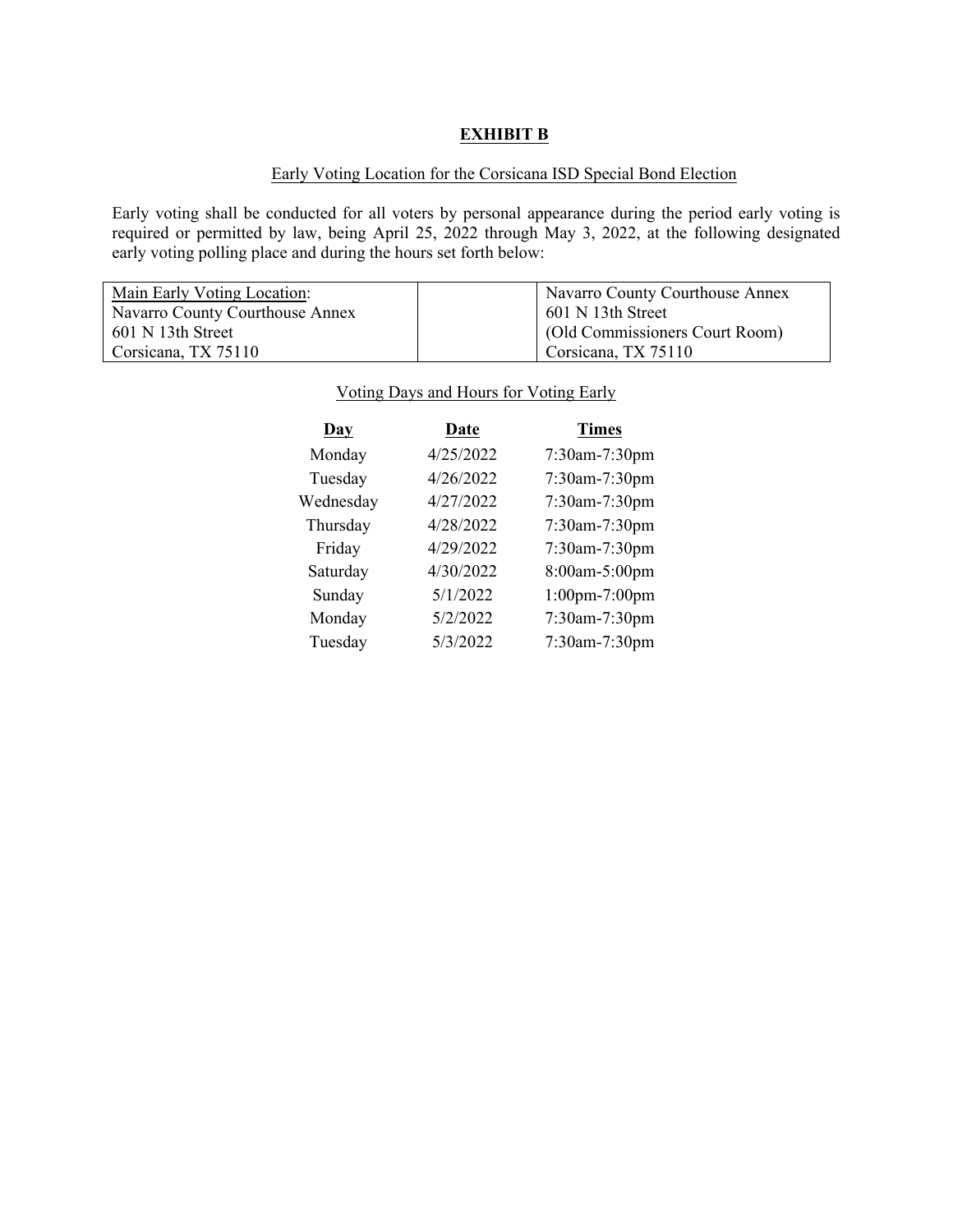# **EXHIBIT C**

#### **Voter Information Document**

## **Corsicana Independent School District Special Election Proposition A**

Ballot Information: At the election, the following language will appear on the ballot:

## CORSICANA INDEPENDENT SCHOOL DISTRICT SPECIAL ELECTION CORSICANA INDEPENDENT SCHOOL DISTRICT PROPOSITION A

FOR \_\_\_\_\_\_ ) INDEPENDENT SCHOOL DISTRICT FOR ACQUIRING, AGAINST \_\_\_\_\_\_ ) FACILITIES AND LEVYING TAXES IN PAYMENT THEREOF. THIS IS ) THE ISSUANCE OF \$70,393,094 OF BONDS BY THE CORSICANA ) CONSTRUCTING, RENOVATING AND EQUIPPING SCHOOL ) A PROPERTY TAX INCREASE.

#### Estimated Debt Service Information:

The following table sets forth the estimated principal amount of, and interest due to maturity on, the bonds to be issued if Proposition A passes, and all existing outstanding obligations of the District secured by and payable from ad valorem taxes.

Interest is estimated based on bond market conditions as of February 14, 2022, and market conditions are likely to change over time. The interest on the proposed bonds under Proposition A was calculated at a rate of 3.50% (which the District believes is a conservative estimate) based on market conditions as of February 14, 2022, and therefore, the interest payable on such proposed bonds may be less than, or more than, the amounts set forth above based on market conditions at the time of the initial sale of the proposed bonds to be authorized under Proposition A.

Based on the information and assumptions provided in the table above, the District estimates that there will be an increase of \$45.94 in the amount of annual taxes that would be imposed on a residence homestead in the District with a taxable appraised value of \$100,000 (taking into account the State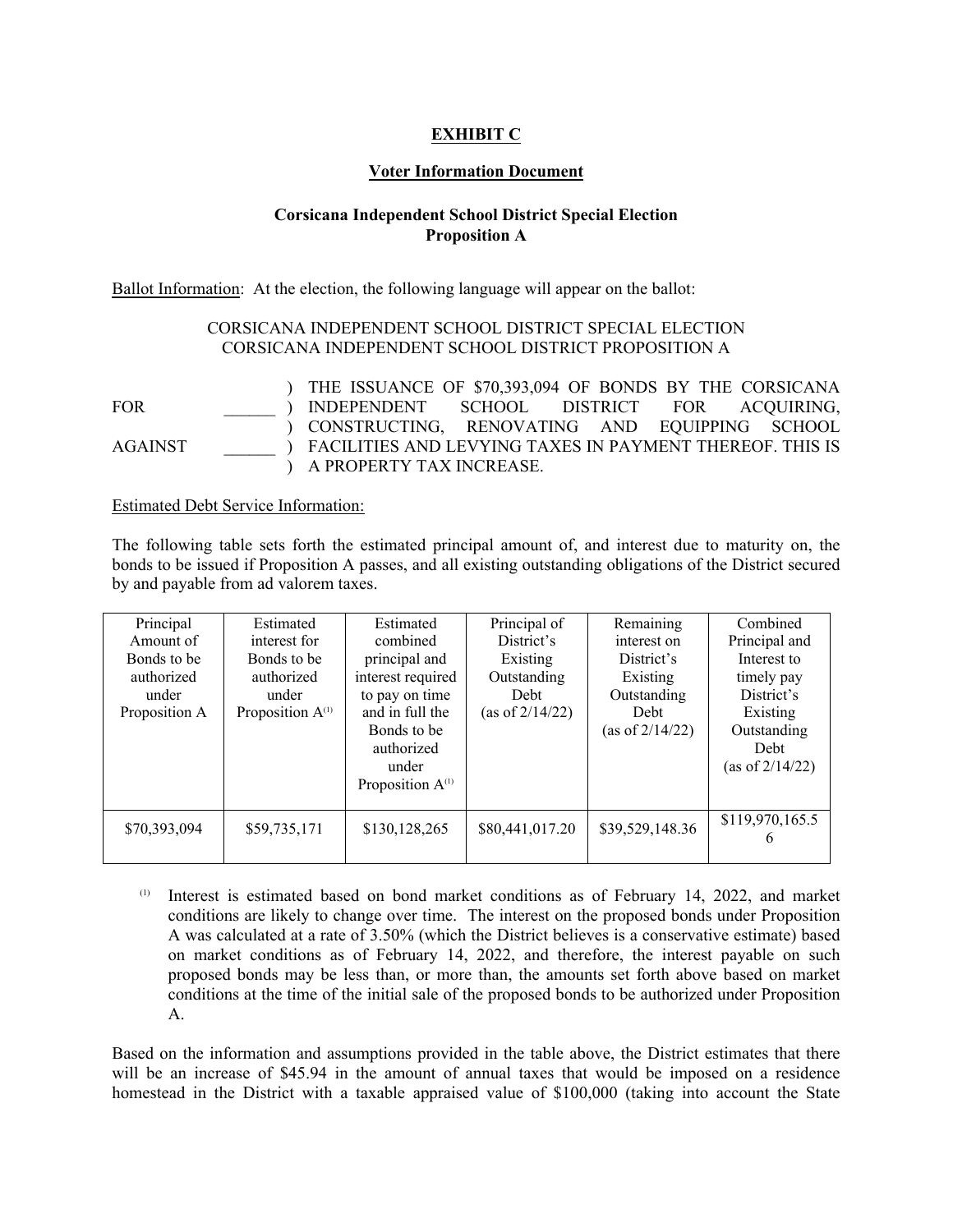mandated homestead exemption) to repay the proposed bonds to be authorized under Proposition A, if those bonds are approved. That estimate assumes (i) the bonds issued under Proposition A will be issued in calendar year 2022, (ii) that the bonds that may be approved under Proposition A would be sold with an annual amortization that does not exceed 30 years, (iii) assumed 2% tax base growth for four years; 1% for four years and 0.5% growth thereafter for the District's taxable assessed valuation assumptions and (iv) an interest rate that does not exceed 3.50%.

The information provided in this Document is to comply with Section 1251.052(b), Texas Government Code, which requires a voter information document for each proposition to be submitted to the voters. Reference is made to the Voter Information Document for the District's Proposition B, which follows this Document, for additional information pertaining to other potential new debt of the District.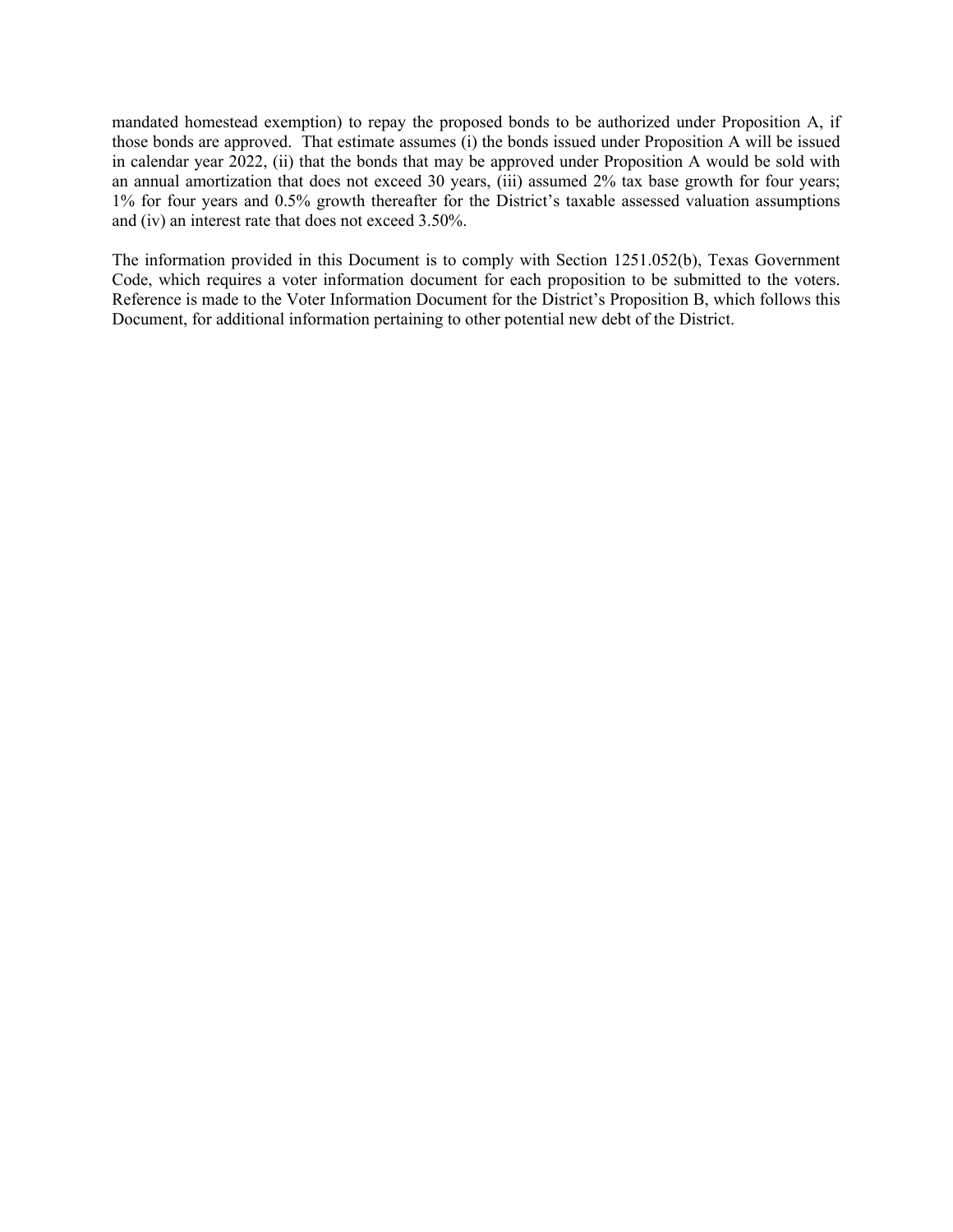## **Voter Information Document**

## **Corsicana Independent School District Special Election Proposition B**

Ballot Information: At the election, the following language will appear on the ballot:

## CORSICANA INDEPENDENT SCHOOL DISTRICT SPECIAL ELECTION CORSICANA INDEPENDENT SCHOOL DISTRICT PROPOSITION B

FOR \_\_\_\_\_\_ ) INDEPENDENT SCHOOL DISTRICT FOR CONSTRUCTING, AGAINST \_\_\_\_\_\_ ) FACILITY AND LEVYING TAXES IN PAYMENT THEREOF. THIS IS ) THE ISSUANCE OF \$9,596,531 OF BONDS BY THE CORSICANA ) ACQUIRING, AND EQUIPPING A MULTIPURPOSE INDOOR ) A PROPERTY TAX INCREASE.

#### Estimated Debt Service Information:

The following table sets forth the estimated principal amount of, and interest due to maturity on, the bonds to be issued if Proposition B passes, and all existing outstanding obligations of the District secured by and payable from ad valorem taxes.

| Principal<br>Amount of<br>Bonds to be<br>authorized<br>under<br>Proposition B | Estimated<br>interest for<br>Bonds to be<br>authorized<br>under<br>Proposition $B$ <sup>(1)</sup> | Estimated<br>combined<br>principal and<br>interest required<br>to pay on time<br>and in full the<br>Bonds to be<br>authorized<br>under<br>Proposition $B$ <sup>(1)</sup> | Principal of<br>District's<br>Existing<br>Outstanding<br>Debt<br>(as of $2/14/22$ ) | Remaining<br>interest on<br>District's<br>Existing<br>Outstanding<br>Debt<br>(as of $2/14/22$ ) | Combined<br>Principal and<br>Interest to<br>timely pay<br>District's<br>Existing<br>Outstanding<br>Debt<br>(as of $2/14/22$ ) |
|-------------------------------------------------------------------------------|---------------------------------------------------------------------------------------------------|--------------------------------------------------------------------------------------------------------------------------------------------------------------------------|-------------------------------------------------------------------------------------|-------------------------------------------------------------------------------------------------|-------------------------------------------------------------------------------------------------------------------------------|
| \$9,596,531                                                                   | \$8,232,417                                                                                       | \$17,828,948                                                                                                                                                             | \$80,441,017.20                                                                     | \$39,529,148.36                                                                                 | \$119,970,165.5<br>6                                                                                                          |

(1) Interest is estimated based on bond market conditions as of February 14, 2022, and market conditions are likely to change over time. The interest on the proposed bonds under Proposition B was calculated at a rate of 3.50% (which the District believes is a conservative estimate) based on market conditions as of February 14, 2022, and therefore, the interest payable on such proposed bonds may be less than, or more than, the amounts set forth above based on market conditions at the time of the initial sale of the proposed bonds to be authorized under Proposition B.

Based on the information and assumptions provided in the table above, the District estimates that there will be an increase of \$6.56 in the amount of annual taxes that would be imposed on a residence homestead in the District with a taxable appraised value of \$100,000 (taking into account the State mandated homestead exemption) to repay the proposed bonds to be authorized under Proposition B, if